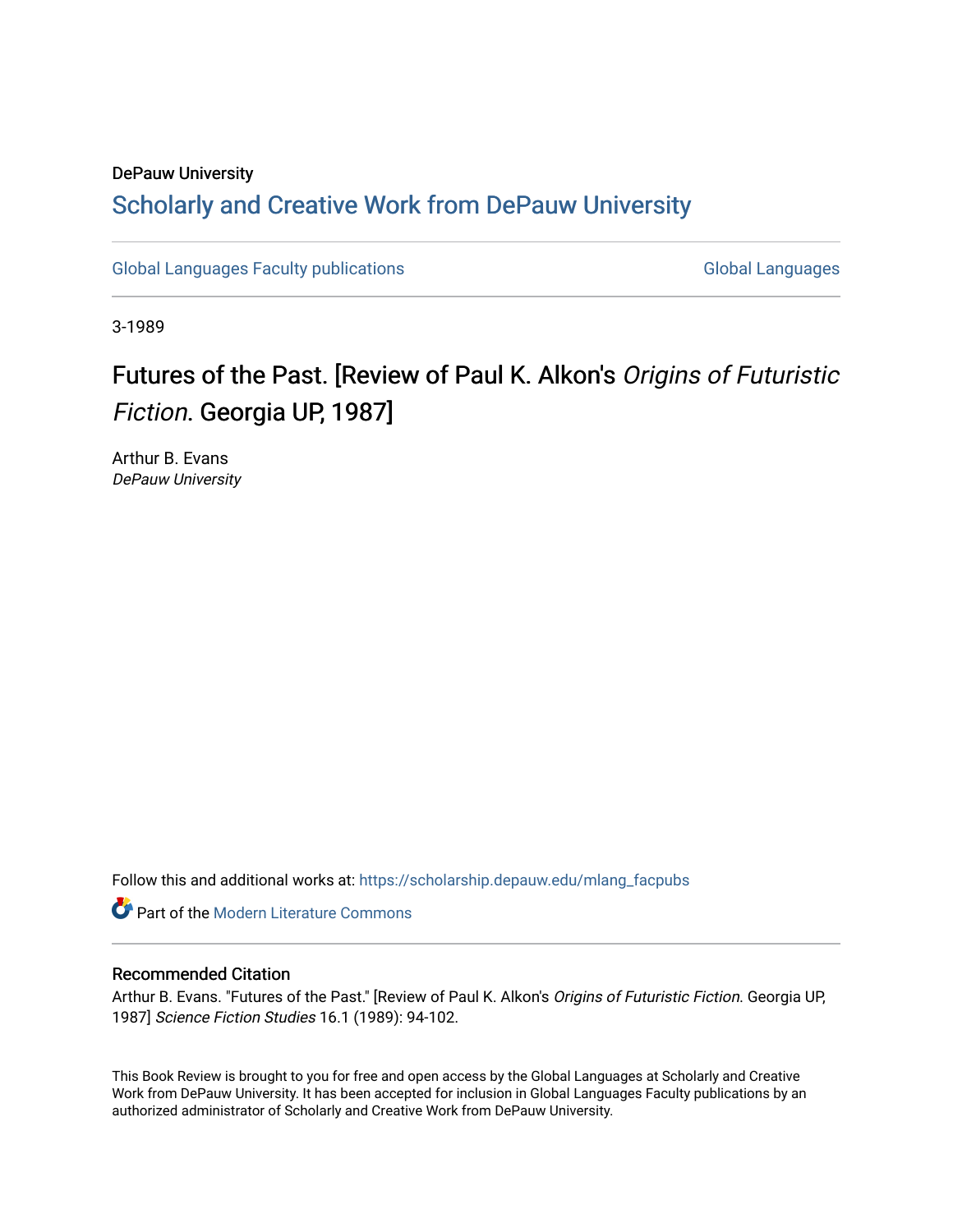# **Science Fiction Studies**

*#47 = Volume 16, Part 1 = March 1989*

### **Arthur B. Evans**

**Futures of the Past**

**Paul K. Alkon.** *Origins of Futuristic Fiction***. Athens, GA: Georgia UP, 1987. xii + 341pp. illus. \$30.00 (cloth).**

**Here is a most welcome addition to current SF scholarship: a seminal study of heretofore unknown and/or largely ignored European authors from the 17th through the 19th century who wrote futuristic fiction--i.e., "prose narratives explicitly set in future time" (p. 3). No other study, to my knowledge, has attempted a literary-archaeological investigation of this sort. Professor Alkon examines, in more or less diachronic fashion, a wide variety of European writers and works before Verne: Jacques Guttin's** *Epigone, histoire du siècle futur***(1659), David Russen's** *Iter Lunare: Or, A Voyage to the Moon* **(1703), Thomas Burnet's** *Sacred Theory of the Earth* **(1648), Samuel Madden's***Memoirs of the Twentieth Century* **(1728), Louis-Sébastien Mercier's** *L'An 2440* **(1798), Louis Geoffroy's** *Napoléon et la conquête du monde/Napoléon apocryphe* **(1836/1841), Cousin de Grainville's** *Le Dernier homme* **(1805), Restif de la Bretonne's** *Les Posthumes* **(1802), Jane Webb's** *The Mummy! A Tale of the 22nd Century* **(1827), and (perhaps most importantly) Félix Bodin's** *Le Roman de l'avenir* **(1834). Bodin's text is of special interest to Alkon: highlighted both at the outset of his study and in his conclusion, it serves as a theoretical matrix to his chosen subject, offering the "first literary criticism of works set in future time as well as the first poetics of that genre" (p. 4).**

**Alkon characterizes futuristic fiction as a literary genre distinct from all others, the origins of which are of "great relevance to the history of literary forms" (p. 5) and the importance of which, in his opinion, has been all too neglected:**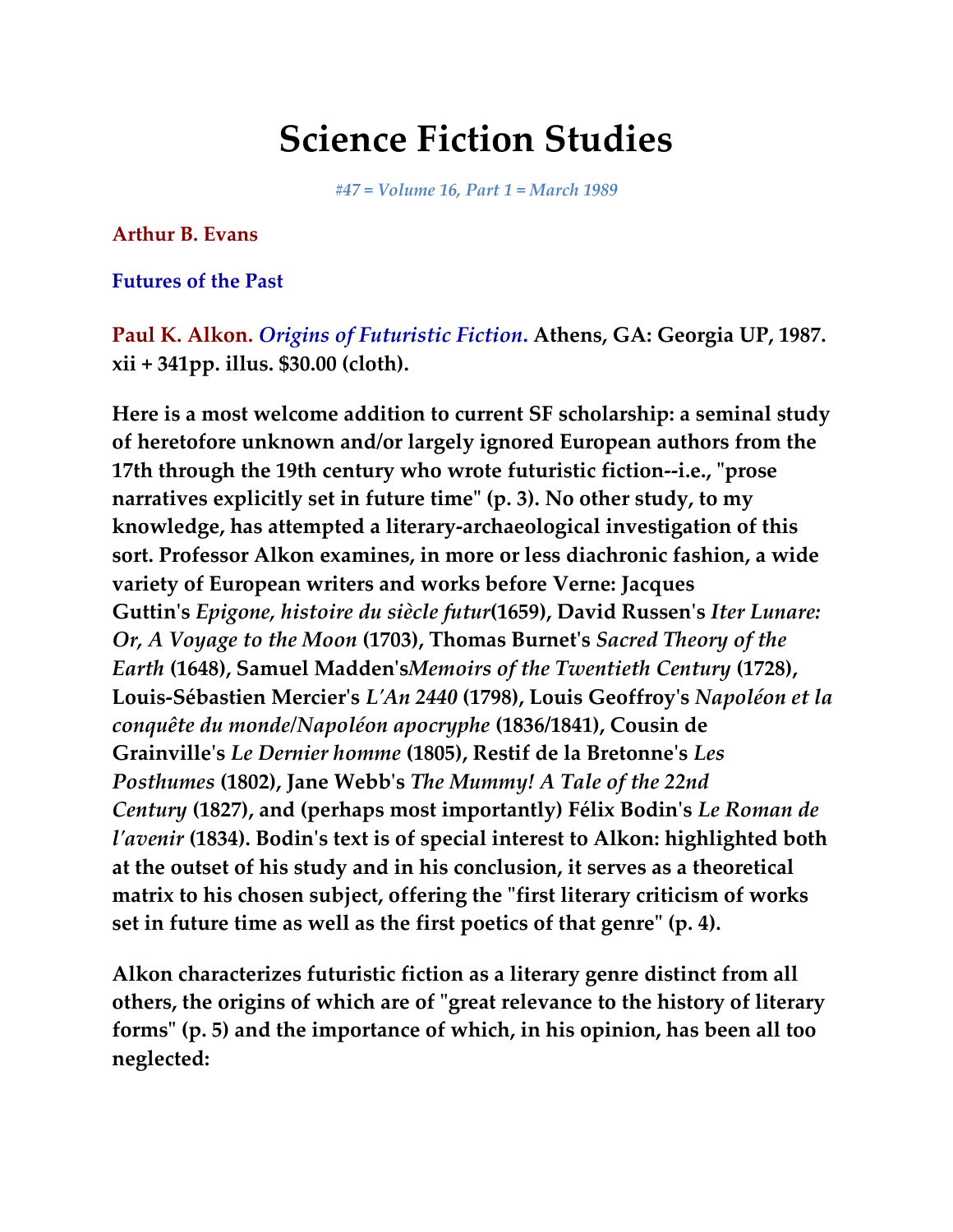**In this book I describe the most important eighteenth- and early nineteenth- century forms of futuristic fiction taking shape in contexts that deflected--and still deflect--attention from the significance or even the fact of its emergence as a distinct genre. Those very few previous investigations which do not entirely overlook this new literary development have dealt with fictional resort to future time either as a notable, though puzzling, episode in the long history of utopian thought and science fiction or as an opportunity for tracing the ways in which technology has shaped visions of the future. I shall concentrate instead on the structure of some key works chosen not for what they betray of past expectations but for what they reveal about the formal problems that had to be resolved before tales of the future could achieve their full power....What I argue for in the following pages is that issues of causation and cultural context, though relevant, should yield priority to matters of form until the forms we seek to explain have been more adequately identified. It is to such identification of futuristic fiction's formal attributes that I primarily address this study of representative works. (pp. 5-6)**

**The opening chapter of Alkon's study, "Temporal versus Spatial Imagination," serves both as a general introduction to the book and as a detailed discussion of Jacques Guttin, "the first writer who explored the advantages of using an imaginary future to enhance effects expected from an existing genre" and who "invented a type of future history that is still perfectly viable...future fantasy" (p. 18). According to Alkon, prior to Guttin's fanciful romantic adventure, "the future was reserved as a topic for prophets, astrologers, and practitioners of deliberative rhetoric" (p. 3). Consequently, "[w]orks that break the taboo against tales of the future are a significant development marking the emergence of a form unknown to classical, medieval, and renaissance literature" (p. 4).**

**Since the first half of this chapter is devoted to defining the phenomenological and structural character of futuristic fiction itself (with lengthy references to Bakhtin), to outlining its historical repression as a literary genre (quoting everyone from Aristotle to Darko Suvin), and to discussing selections from Bodin (citing, for purposes of comparison, Robert Scholes's** *Structural Fabulation***), it goes without saying that a separate introductory chapter would have been a more appropriate vehicle for presenting all this material as a prolegomenon to the book as a whole. On the other hand, the author's very lucid style, his logically developed arguments, and the impressive breadth of his sources go far to mitigate the negative effects of such organizational weaknesses. Further, the endnotes**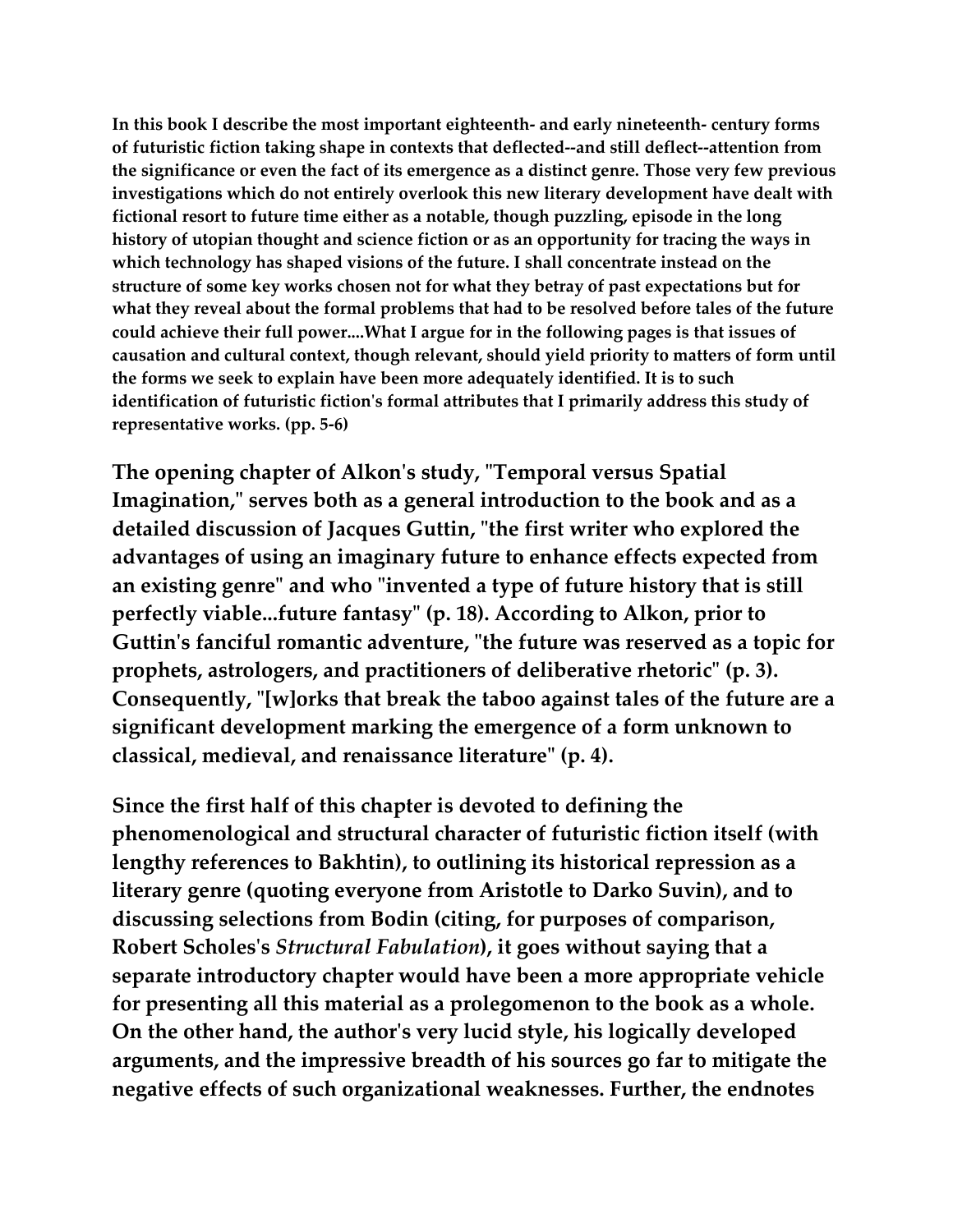**for each chapter are extraordinarily rich and function so as to offer extensive documentation without overburdening the book's internal exposition.**

**In examining his chosen "representative works" of futuristic fiction throughout the ensuing chapters, Alkon is always careful to anchor his analyses solidly to the texts themselves; he invariably provides lengthy plot summaries and liberal doses of (translated) excerpts of the more important passages. Such an "old fashioned" critical methodology might seem to some at odds with the author's more formal narratological objectives as outlined above. But it is the necessary and unavoidable consequence of a book that seeks not only to demonstrate certain theoretical hypotheses about the evolution of this particular literary form but also, and simultaneously, to familiarize the reader with the basic writings themselves--mostly unknown "precursors" in the SF tradition and prose fictions which, more often than not, remain unavailable to the reading public today. To my mind, this constitutes one of the major strengths of** *Origins of Futuristic Fiction***. I may not (and, in fact, do not) entirely agree with a number of Alkon's theoretical assertions in this book, and yet I can unreservedly recommend it as a valuable and exceedingly well-documented critical springboard to a reassessment of these hard-to-find literary works.**

**From the future treated as atemporal "imaginary space" in Guttin's romance, chapter 2 explores the notion of "An Aesthetics of Extrapolation": how public opinion vis-à-vis future extrapolation evolved during the 17th and early 18th centuries and how that was expressed in Russen's** *Iter Lunare* **and Burnet's** *Sacred Theory of the Earth***. More specifically, Alkon explains how Bible-based religious prophecy, as one of the only traditionally acceptable modes of conceiving of and talking about the future, tended to impede the development of futuristic fiction. Here, as elsewhere throughout Alkon's book, I have some qualms about the author's conception of the cause/effect ideological rapports between various historical periods and the literary works produced during those periods--recalling, in another vein, early Marxist-derived socio-criticism and its premises of "reflections" and/ or "homologies." But however questionable his methodological presuppositions are at times (they are definitely, and I might even add**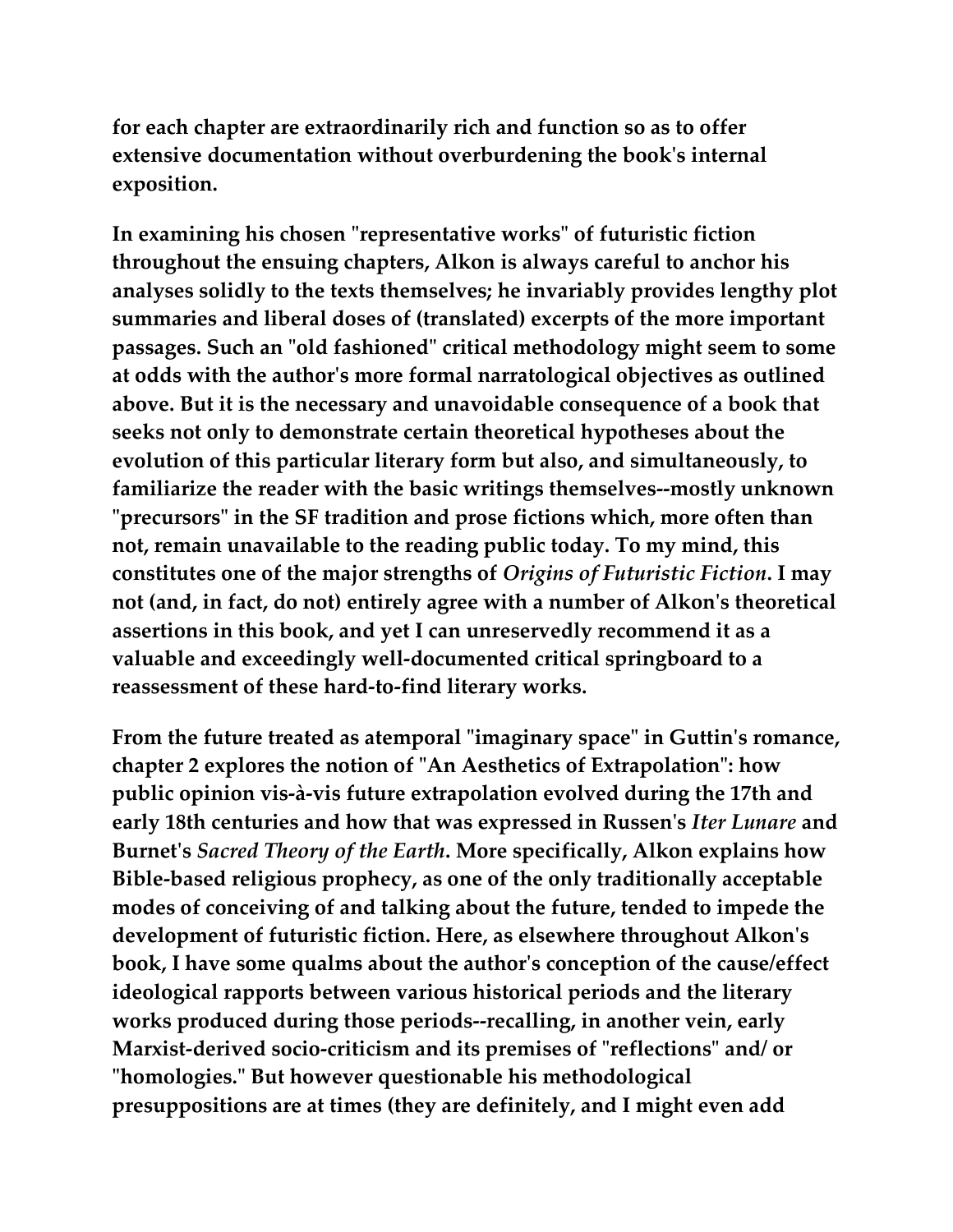**quite thankfully, pre-postmodern), Alkon's subject-matter is refreshingly engaging and his analyses are intelligent and convincingly presented.**

**Whereas the first two chapters of** *Origins of Futuristic Fiction* **are labeled by the author as "Prehistory, 1659-1703," the following four ostensibly target this genre's true "origins" and are grouped under the title of "Starting Points, 1733-1827." Similar to the heterogeneous character of the opening chapter, chapter 3 begins with a discussion of theory--a narratological definition of futuristic fiction versus SF, with particular reference to Suvin's** *Metamorphoses of Science Fiction***--before going on to discuss Samuel Madden, who "created a viable form in the shape of a tale of the future that could work perfectly well as a framework for futuristic fiction in any of its modes" (p. 93). Madden was "the first to write a narrative that purports to** *be* **a document from the future," and he thus "deserves recognition as the first to toy with the rich idea of time-travel in the form of an artifact sent backwards from the future to be discovered in the present" (p. 96). The artifact in question in Madden's** *Memoirs of the Twentieth Century* **is a collection of letters written by several history-conscious diplomats in the 1990s, presented along with a series of narrator "prefaces" which serve to explain them, to comment on them, and to underscore the entire book's implicit satiric intent as a "mock genre" of the "dire millennial predictions" so common during the previous century. The first of many such future-tale experiments during the 18th century, Madden's book is also noteworthy, according to Alkon, because his was "the first prose narrative to adopt the central technique of those modes of futuristic fiction formally distinct from previous traditions by virtue of inviting readers to imagine themselves looking backwards from a far future to their own present and immediate future, which are thus also to be regarded as the past" (p. 109) and because "[b]y noting that unpredictable change is a distinctive corollary of the accelerating pace of scientific discovery... Madden derives a new canon of probability and accordingly a new test of verisimilitude that applies especially to narratives of the future: acceptance of the implausible...as the most likely shape of things to come" (p. 111).**

**Chapter 4, "From Utopia to Uchronia," treats the future as alternate history and spotlights Mercier's well-known** *L'An 2440* **and Geoffroy's** *Napoléon et*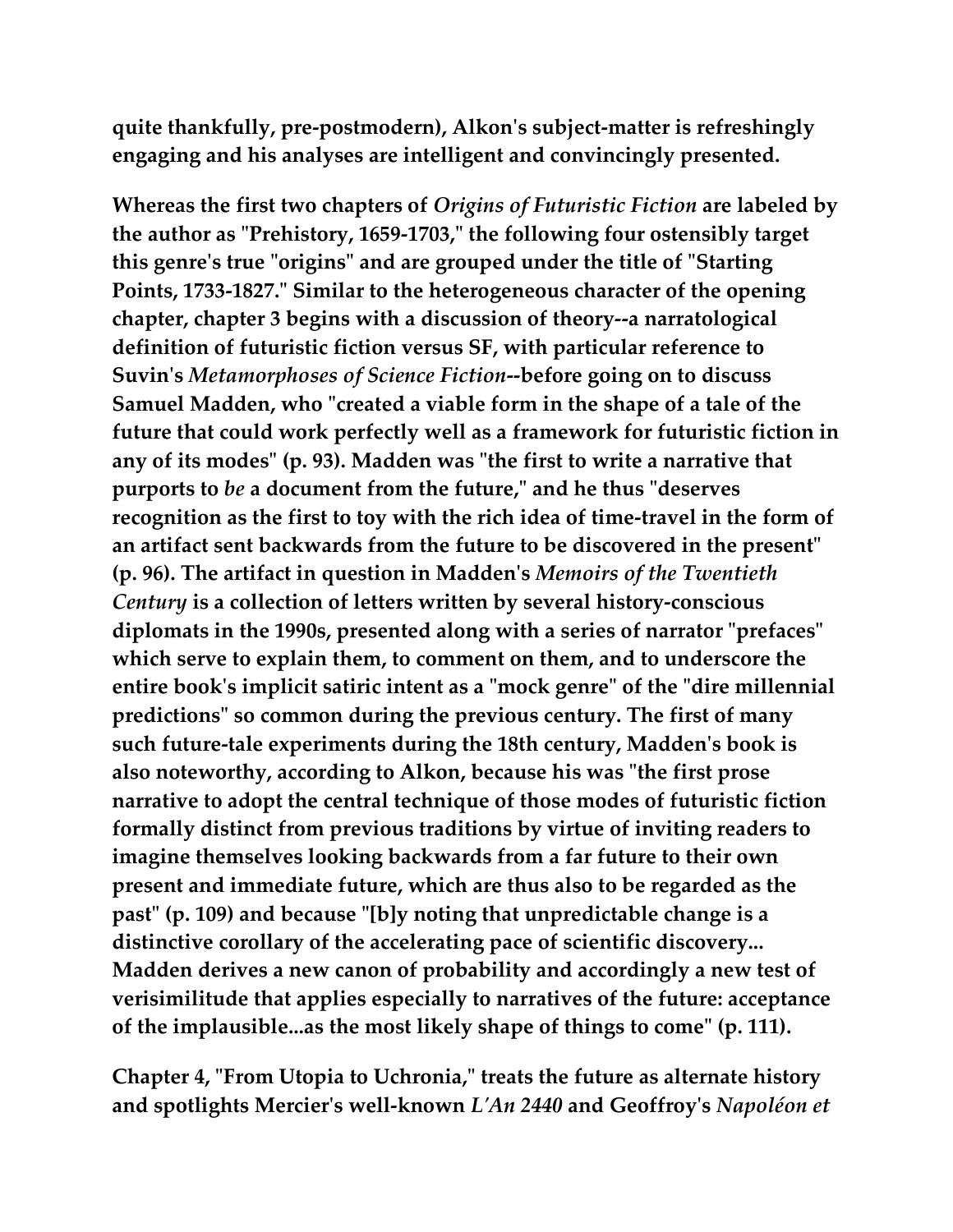*la conquête du monde* **(retitled** *Napoléon apocryphe* **in the second edition). Alkon's discussion of Mercier's text builds upon a relatively large corpus of utopian scholarship, from which the author quotes at length-- Raymond Trousson, Frank and Fritzie Manuel, Alexandre Cioranescu, and others. After attempting to clarify the generic difference between "predictive" versus "investigative" fictions of the future, Alkon considers how the latter (exemplified by Mercier) "liberated utopia from the futility of gratuitous speculation without subjecting it to the constraints imposed on works that actually aspire to the status of prophecy, even secular prophecy" (p. 126). According to him, Mercier's** *L'An 2440* **is significant also in that it "changes utopia from a demonstration to a project," initiating "a new paradigm for utopian literature not only by setting action in a specific future chronologically connected to our past and present but even more crucially by characterizing that future as one belonging to progress....Mercier's twenty-fifth century transforms the uchronic utopia's time to that of universal history shaped by progress..." (pp. 126-27). Geoffroy's uchronia, on the other hand, speculates (as per its title) on what the world would have been like had Napoléon not met his Waterloo but had conquered the entire world and established a "universal monarchy." Summarized by Alkon, "Geoffroy's main question is how the world might have benefited--or might yet benefit --from pushing to their logical extremes and** *then* **implementing Napoleon's plans for a new political order....Consequently the first uchronia of alternate history is, like Mercier's futuristic uchronia, very much intended as a new kind of utopia...alternate history as rhetorical device" (pp. 146-48). Commenting on the historical and literary importance of Mercier's uchronia of future history and Geoffroy's uchronia of alternate history, Alkon contends:**

**Both forms compel serious speculation about the possibilities of shaping real events. Both prevent the game of imagining past or future utopias from being played without attention to the historical realities that constrain or facilitate actual implementation of utopian ideals....Neither form of uchronia resorts to the lateral time of voyage utopias disconnected from the flow of events in our world. Neither form resorts to allegorical sequences....Neither form resorts to the mythic past of fabulous history and epic or to the 'once upon a time' in so many varieties of romance....Before the emergence of futuristic fiction in the eighteenth century... there was no precedent for any form allowing radical displacement of fictional time away from the present while also allowing for insistent speculative connection of the**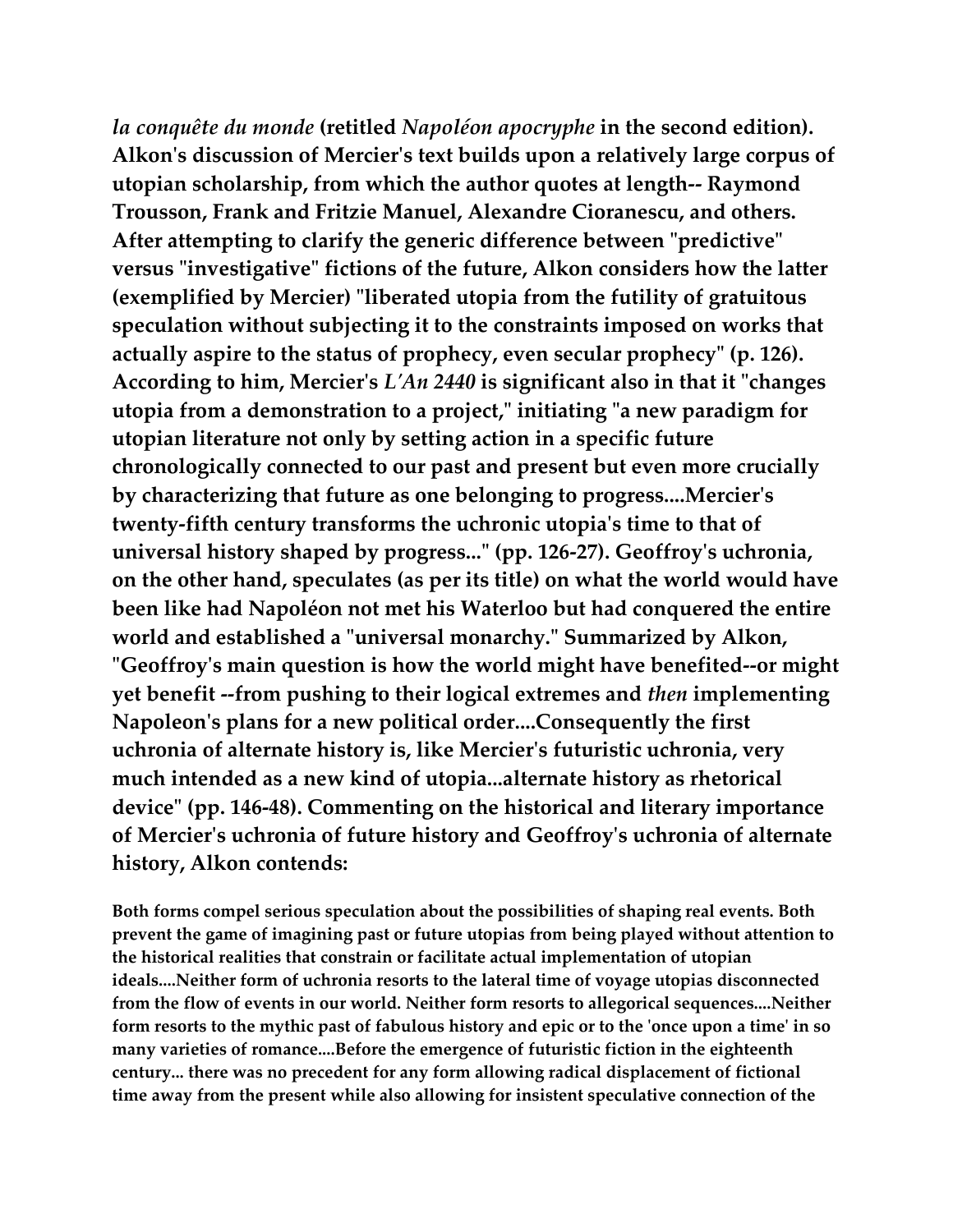**imagined time to the possible shapes of real history. The absence of alternate past histories from Western literature before 1836 is as striking as the total absence of futuristic fiction before 1659.... (p. 153)**

**Although his treatment of Mercier and Geoffroy makes for very informative reading, and although their contributions are important as chronological and generic firsts, it is nonetheless regrettable that Alkon did not discuss more fully Charles Renouvier's** *Uchronie* **(1876). Such a lapsus is somewhat understandable--Alkon's primary intent was to target those texts that could be identified as "origins" of futuristic fiction. And, despite the fact that it was Renouvier who coined the word "uchronia" in an 1857 essay of his so titled, the novels of Mercier and Geoffroy had already initiated (if not fully established) this literary tradition several decades earlier.**

**Focusing next on an example of eschatology's influence on the genre, chapter 5 discusses what the author terms the "Secularization of Apocalypse" and, as an example of that phenomenon, Jean-Baptiste Cousin de Grainville's** *Le Dernier homme***. Here Alkon cites the work of Mark Rose, Robert Galbreath, M.H. Abrams, and David Ketterer, and voices some skepticism as to these critics' demonstrations of "continuities between older and newer kinds of apocalyptic literature" and the implication that such apocalypse-oriented writings necessarily facilitated other brands of future fictions. Agreeing rather with Bodin, Alkon considers "apocalypse as more of an obstacle than an asset to futuristic fiction" (pp. 160-61) insofar as the former's rigid doctrinal bias severely constrained more imaginative approaches to portraying the future.** *Le Dernier homme***, he contends, represents a significant breakthrough in this regard because Grainville was the first writer "to achieve anything like a credible novelistic portrait of the phenomenology of apocalypse" by requiring the reader's "imaginative involvement with the experience of particularized characters...rendering them vividly as well as plausibly..." (pp. 167-68). Further, in terms of narrative structure, "Grainville's crucial step is to adjust the flow of apocalyptic time to accommodate the tempo of human experience" (p. 168); in other words, "for readers, episodes are...organized and mentally assimilated with reference to a chronological structure of plot time rather than a scenic succession" (p. 177), thus rendering "Apocalypse in a narrative**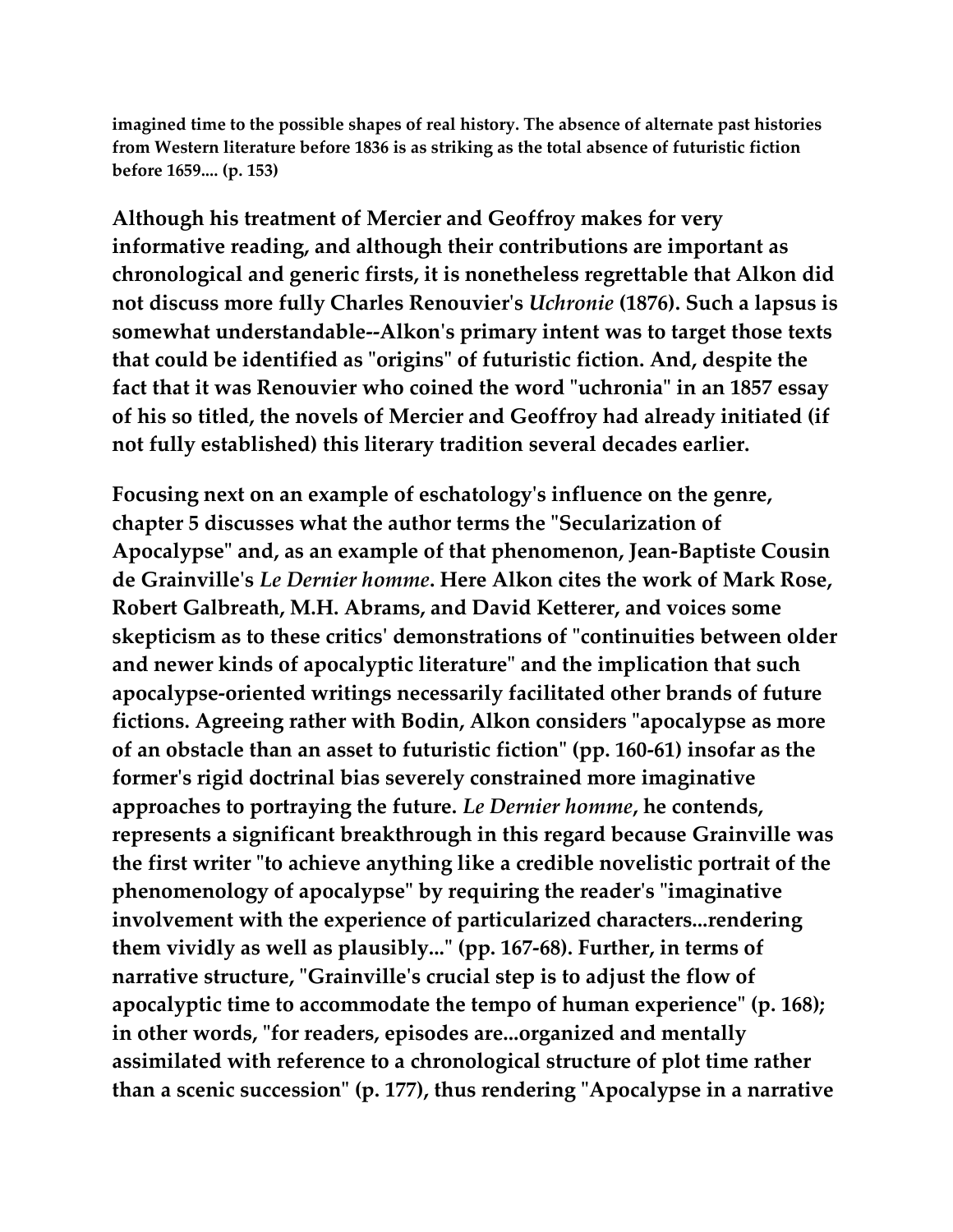**mode" (p. 179). As a conclusion to this chapter, Alkon briefly outlines other such apocalyptic tales like Mary Shelley's** *The Last Man* **(1826), A. Creuzé de Lesser's** *Le Dernier homme* **(1831), Elise Gagné's** *Omégar ou le dernier homme* **(1859), and Camille Flammarion's** *La Fin du monde***(1894)--a rich comparative exposé of post-Grainville authors that fleshes out a 19thcentury overview of this literary variant and, incidentally, makes one wonder why Alkon did not adopt this satisfyingly comprehensive approach for every chapter in this survey.**

**Chapter 6, "Fantasy and Metafiction," seeks to clarify various patterns of mimesis and verisimilitude in early futuristic fiction. In particular, Alkon examines what he sees to be the genre's dual penchant for fantasy and discursive self-consciousness. As he explains it:**

**The transformation of utopia into uchronia is not the dominant pattern for early futuristic fiction. Neither is the secularization of apocalypse or the satiric future history....However much ideas of progress and the facts of accelerating cultural change are reflected, as they surely are, in the emergence of tales of the future, it is also the continuing appeal of fantasy within the system of literature itself that shapes new forms of futuristic fiction. In tales of the future, moreover, fantasy very often signals a movement toward metafiction--that is, toward the various techniques by which a text may invite rather than discourage awareness of its own fictionality and its relationship to other books. (pp. 192-93)**

**Beginning his discussion with Emile Souvestre's** *Le Monde tel qu'il sera* **("which so brilliantly inaugurated the French dystopian tradition" [p. 194] --in 1846), Pierre-Marc Gaston Duc de Levis's richly intertextual** *Les Voyages de Kang-Hi, ou nouvelles lettres chinoises***(1810), and several other early-19th-century examples of this more fantastic brand of futuristic fiction (and acknowledging the work in this realm of Eric Rabkin, Scholes, I.F. Clarke, Marc Angenot, and others), Alkon then proceeds to a detailed analysis of Restif de la Bretonne's** *Les Posthumes* **(1802) and Jane Webb's** *The Mummy!* **(1827). He justifies his choice of Restif's tale because "of what it shows of the interaction of realism and fantasy within early futuristic fiction...how fantasy and realism could enter new relationships by resort to future time" (p. 206) and because "[i]n it we see for the first time...a sustained attempt to interweave fantasy and fact within a narrative that is insistently metafictional" (p. 207). He then investigates Restif's "wavering"**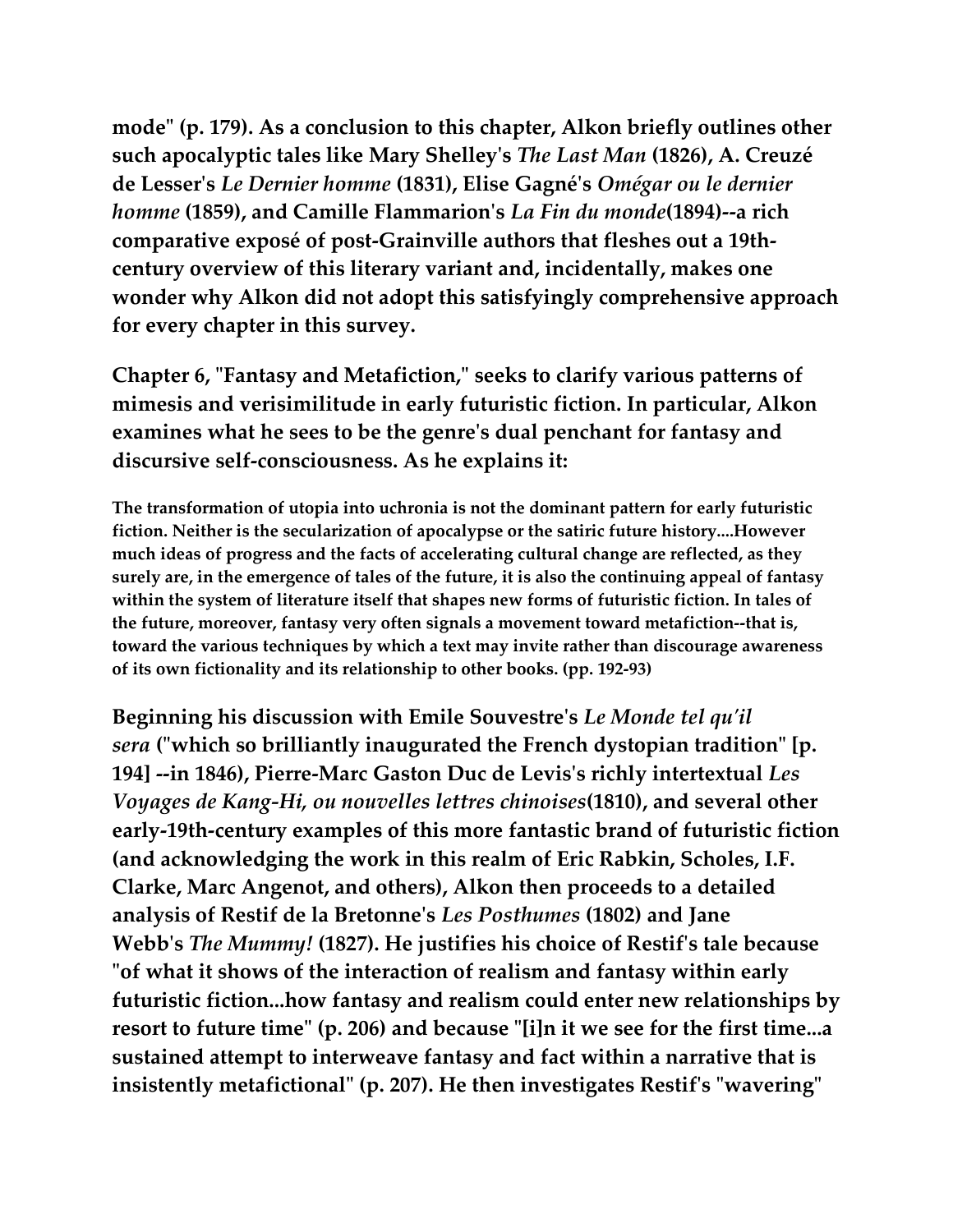**use of preterite-tense narration when discussing future events, his Illuminist-inspired portrayals of "spiritual flights" and cycles of reincarnation, his "cosmological and biological fantasies" geared to an imaginary future millions of years distant, his practice of "looping back through time" to the recent past, and his persistent editorial commentaries throughout** *Les Posthumes***. As a bottom-line conclusion, Alkon argues: "The significance of** *Les Posthumes* **as an important step towards effective forms of futuristic fiction resides precisely in Restif's hesitant but unmistakable creation of a structure that invites readers to view a specific historical event of their recent past from the estranging perspective of an imaginary future- a future that is explicitly presented for readers to evaluate less as prediction or utopia than as outright fantasy" (p. 231).**

**Alkon identifies the principal originality of** *The Mummy!* **as two-fold: in its self-conscious fictionality (Webb wishes only to "invent a new kind of hero in a new kind of fiction") and in the degree to which its depiction of the future "is more consistently portrayed in its everyday details and more thoroughly subordinated to novelistic action than of any previous future fiction" (p. 234). Similar to Guttin's***Epigone* **insofar as it is basically a heroic romance taking place within an exotic future setting, Webb's book also mixes in a dash of gothic horror by choosing, as the tale's central protagonist, the Egyptian pharaoh Cheops, who has just been resurrected by a galvanic apparatus. More importantly, the text's first-person narrative structure allows the reader to experience directly "Cheops's revival as he experiences it--stressing his guilt at some past crime (later explained) and his bewilderment at trying to understand a scene that does not correspond to his notions of this world or the afterlife" (p. 239).**

**Whereas the first two chapters of** *Origins of Futuristic Fiction* **are devoted to what Alkon calls "Prehistory," and the next four to "Starting Points," the final chapter stands conspicuously alone as "Part Three": "The End of the Beginning." It showcases (again)** *Le Roman de l'avenir* **(1834). According to Alkon, the importance of Bodin's work in the development of futuristic fiction is decisive--not because he succeeded in establishing the acceptability of the genre nor because he was the first to write an**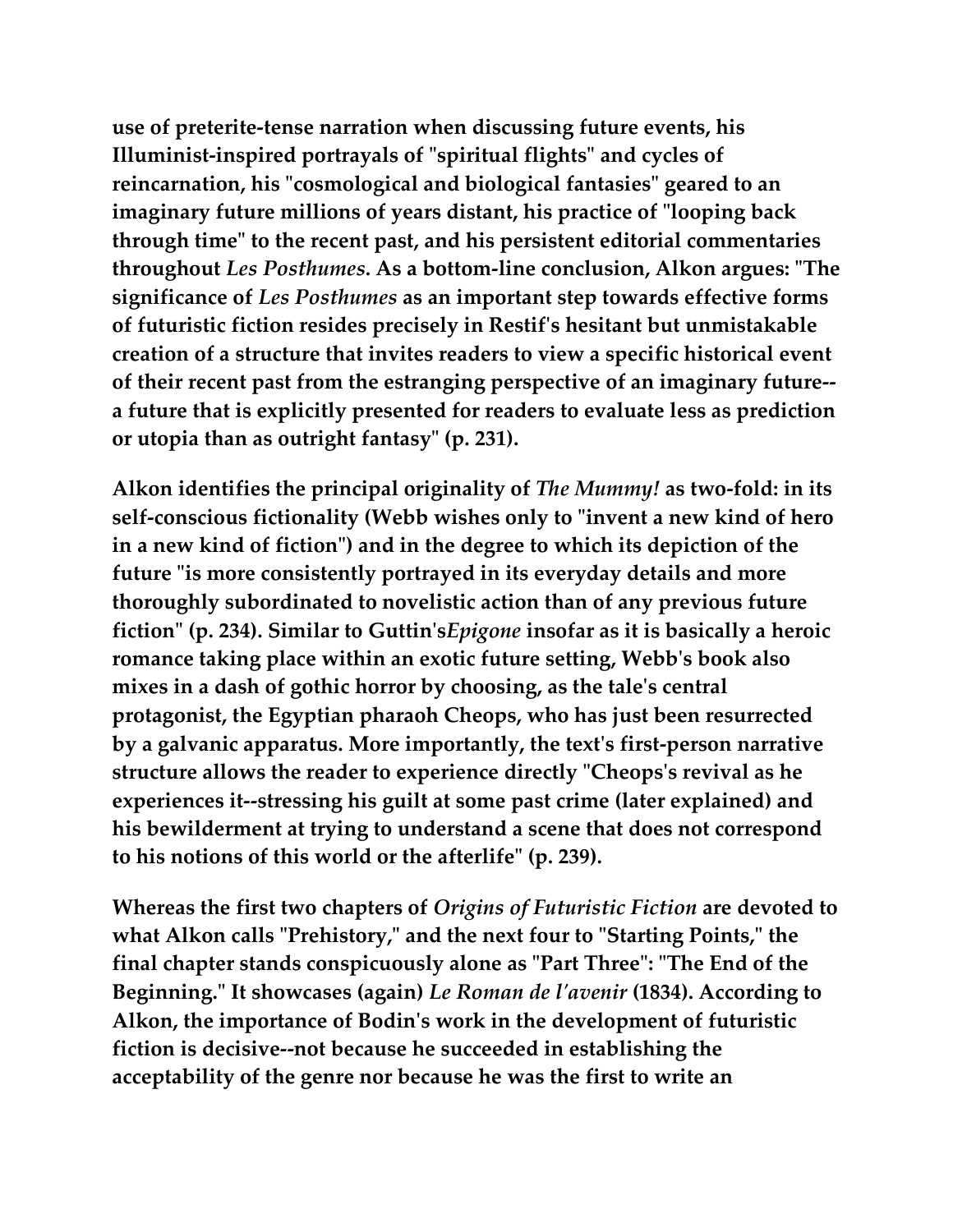### **unquestionably "successful" novel of this type but, rather, because he was the genre's first theoretician. In Alkon's words:**

**Consideration of the works discussed in previous chapters underscores Bodin's originality in articulating an aesthetic ideal for futuristic fiction well before anyone had fully exemplified the genre's potential as imaginative literature....No writer of futuristic fiction before Bodin actually created a novel whose elements all worked coherently to elicit a sense of the marvelous within a plausible framework of realistic setting and action. Nor did Bodin succeed....It remained for H.G. Wells and his followers to prove that Bodin truly understood the potential of futuristic fiction. Whether his insight was inevitable as early as 1834, and I think not, what is most noteworthy now is its accuracy. In** *Le Roman de l'avenir***Bodin provided a poetics of futuristic fiction. For that he deserves the highest praise. (pp. 245-46)**

**Alkon then outlines in detail the somewhat idiosyncratic structure of Bodin's** *Roman***, examining in succession an introductory epigram, a dedication to the past, a preface, an introduction, the incomplete novel itself, a postscript, notes on the preface, a discussion of mesmerism, a survey of imaginative literature about the future, and a brief essay entitled "Saint Malachy and the End of the World." More important (to the question of the "poetics" of futuristic fiction) than this extensive paraphrasing of the work's contents, Alkon concurrently highlights various theoretical statements implicitly or explicitly expressed by Bodin throughout this "Novel of/about the future." As an example:**

**For Bodin, futuristic fiction should not primarily be concerned with predictions for utopian speculation. Above all, its task is to recapture, in appropriate images agreeable to the modern world, imaginative equivalents of older sources of poetic emotion that can no longer serve as material for the novelist's art. Aesthetic effects must have primacy over speculative content. Readers must be moved, not simply instructed. (p. 253)**

**In other words: "Utopian, predictive, and philosophical elements [must] remain subordinated to the requirements of plot, characterization, and...the picturesque appeal of a future designed to capture the reader's fancy as well as stimulate speculation about what may be or should be" (pp. 264-65).**

**Aside from these largely thematic recommendations, Bodin also endorses certain specifically narratological ones as well. For example, commenting on Bodin's stricture that the future is more effectively portrayed via past and present tenses, Alkon points out that "this too is an important part of**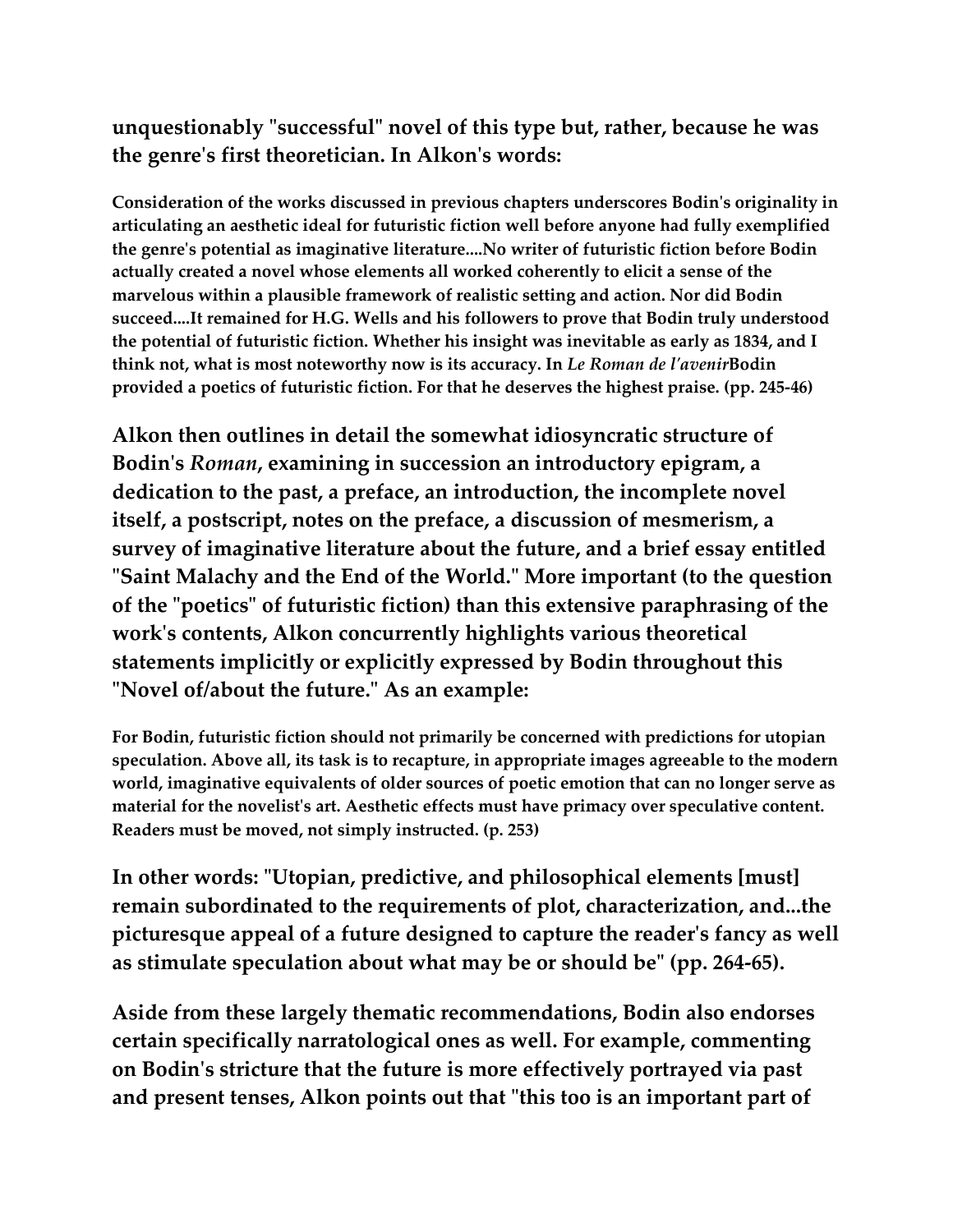**Bodin's explicitly articulated poetics for futuristic fiction....[H]e clearly defines a kind of temporal doubling of narrative viewpoint which is in fact unique to futuristic fiction and crucial to many of its effects" (pp. 263-64). Further, "to avoid the tedium of actionless utopias wherein every last detail is recounted (usually in dialogue of excruciating length that contributes nothing to character or plot development), Bodin deliberately includes passing allusions to intriguing technological and social developments that are not fully explained" (p. 274). And finally, Alkon cites Bodin's reluctance to orient his proposed** *littérature futuriste* **to end-of-time scenarios: "such conceptions, I [Bodin] say, would have had the inconvenience of damaging probability and interest too much and hindering the vast majority of readers from seeing what pleases them most, characters with whom they find something in common, and with whom they sympathize, and above all whom they understand" (quoted on pp. 274-75). Although Alkon does not explicitly say so, the very heart of Bodin's theoretical proposals seems to argue the need to increase, in a variety of manners, and through the narrative structure itself, as well as thematically, the overall phatic content of this form of writing.**

**Completing his very--and, some might say, excessively--thorough account of** *Le Roman***, Alkon then second-guesses its author's familiarity with other literary experiments of this sort, lists his probable "sources" and "influences," and analyzes (at length) Bodin's interest in mesmerism. To the average reader expecting a more succinct and less meanderingly biographical treatment of Bodin's "poetics of futuristic fiction," such discussions may tend to seem superfluous and a bit drawn out. The problem, to my mind, is essentially an organizational one in the book as a whole: since a good number of Bodin's more salient observations about futuristic fiction were posited at the outset of Alkon's study (as well as periodically throughout it), the conclusion necessarily appears anti-climatic, rather strained, and lacking the focus needed to synthesize the chapters preceding it. In an otherwise excellent study, the conclusion (like the missing introduction) of** *Origins of Futuristic Fiction* **is generally disappointing.**